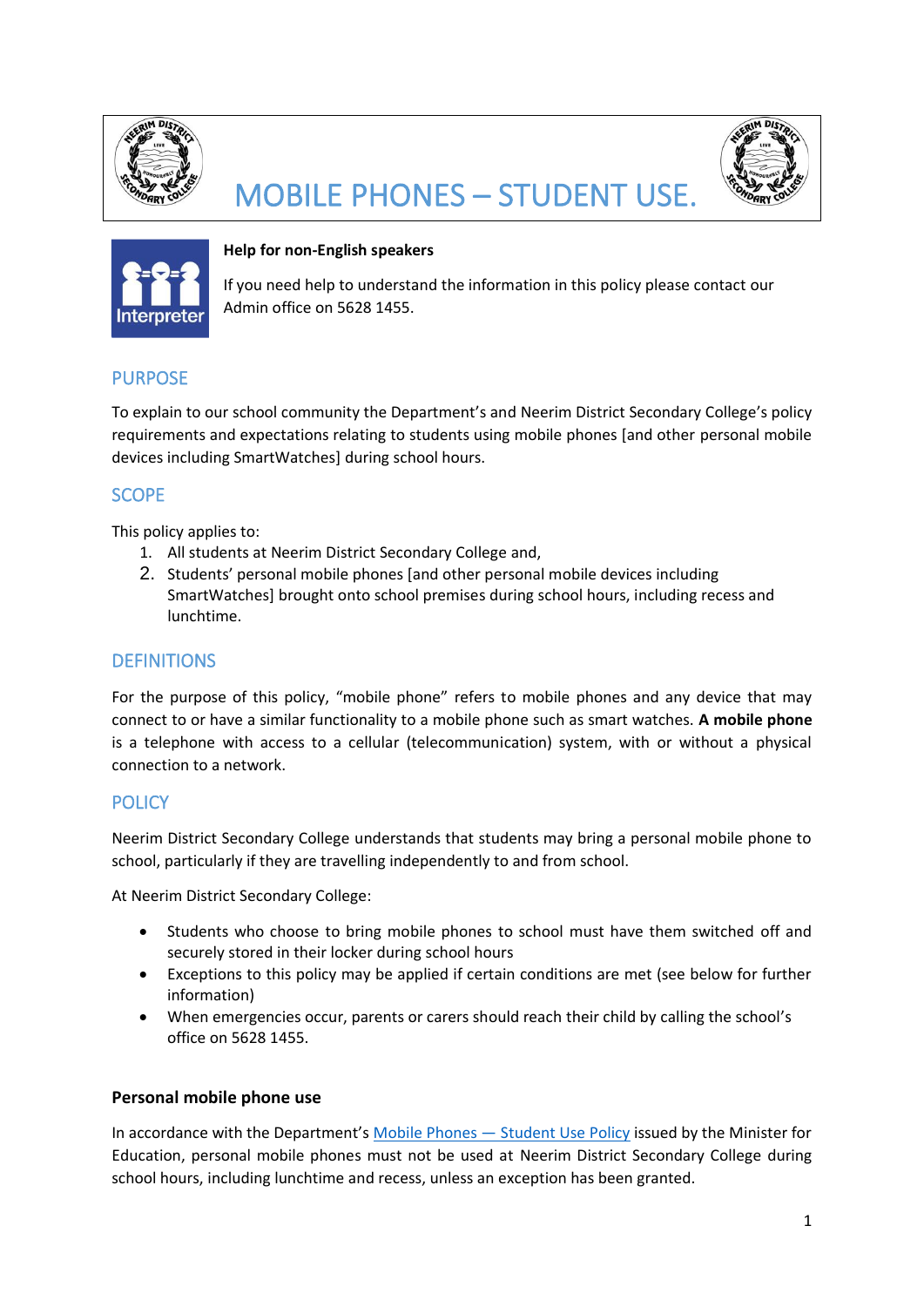Where a student has been granted an exception, the student must use their mobile phone for the purpose for which the exception was granted, and in a safe, ethical and responsible manner.

## **Secure storage**

Mobile phones owned by students at Neerim District Secondary College are considered valuable items and are brought to school at the owner's (student's or parent/carer's) risk. Students are encouraged not to bring a mobile phone to school unless there is a compelling reason to do so. Please note that Neerim District Secondary College does not have accident insurance for accidental property damage or theft. Students and their parents/carers are encouraged to obtain appropriate insurance for valuable items. Refer to the Department's [Claims for Property Damage and Medical Expenses](https://www2.education.vic.gov.au/pal/claims-property-damage-and-medical-expenses/policy) policy.]

Where students bring a mobile phone to school, Neerim District Secondary College will provide secure storage. Secure storage is storage that cannot be readily accessed by those without permission to do so. At Neerim District Secondary College students are expected to store their phones in their lockers, or, if they choose, to hand their phone into the school Administration Office to be placed in a locked safe in the office, to be signed out by the student at the end of the day.

## **Enforcement**

Students who use their personal mobile phones inappropriately at Neerim District Secondary College will be asked to hand their phone in at the Administration Office of the school where it will be stored in a locked safe for the remainder of the day. Parents will be informed of this inappropriate use.

In the case of a student who struggles to comply with the Mobile Phone policy, as per the Department's Weapons — [Banning, Searching and Seizing Harmful Items](https://www2.education.vic.gov.au/pal/weapons/policy) policy relating to 'other items' staff will instruct the student to hand their phone over to the staff member. The staff member will place the phone in a sealed bag and will take the bag to the Administration Office at the first available opportunity. If the student refuses to hand over the items, the staff member will implement the relevant disciplinary provision within the student code of conduct, which includes an exit to the Coordinators, and the implementation of a Mobile Phone Management Plan, with consultation with parents or guardians.

They may also be issued with consequences consistent with our school's existing student engagement polices including the *Student Wellbeing and Engagement* and *Code of Conduct* and *Bullying* policies.

At Neerim District Secondary College inappropriate use of mobile phones is **any use during school hours**, unless an exception has been granted, and particularly use of a mobile phone:

- in any way that disrupts the learning of others
- to send inappropriate, harassing or threatening messages or phone calls
- to engage in inappropriate social media use including cyber bullying
- to capture video or images of people, including students, teachers and members of the school community without their permission
- to capture video or images in the school toilets, changing rooms, swimming pools and gyms
- during exams and assessments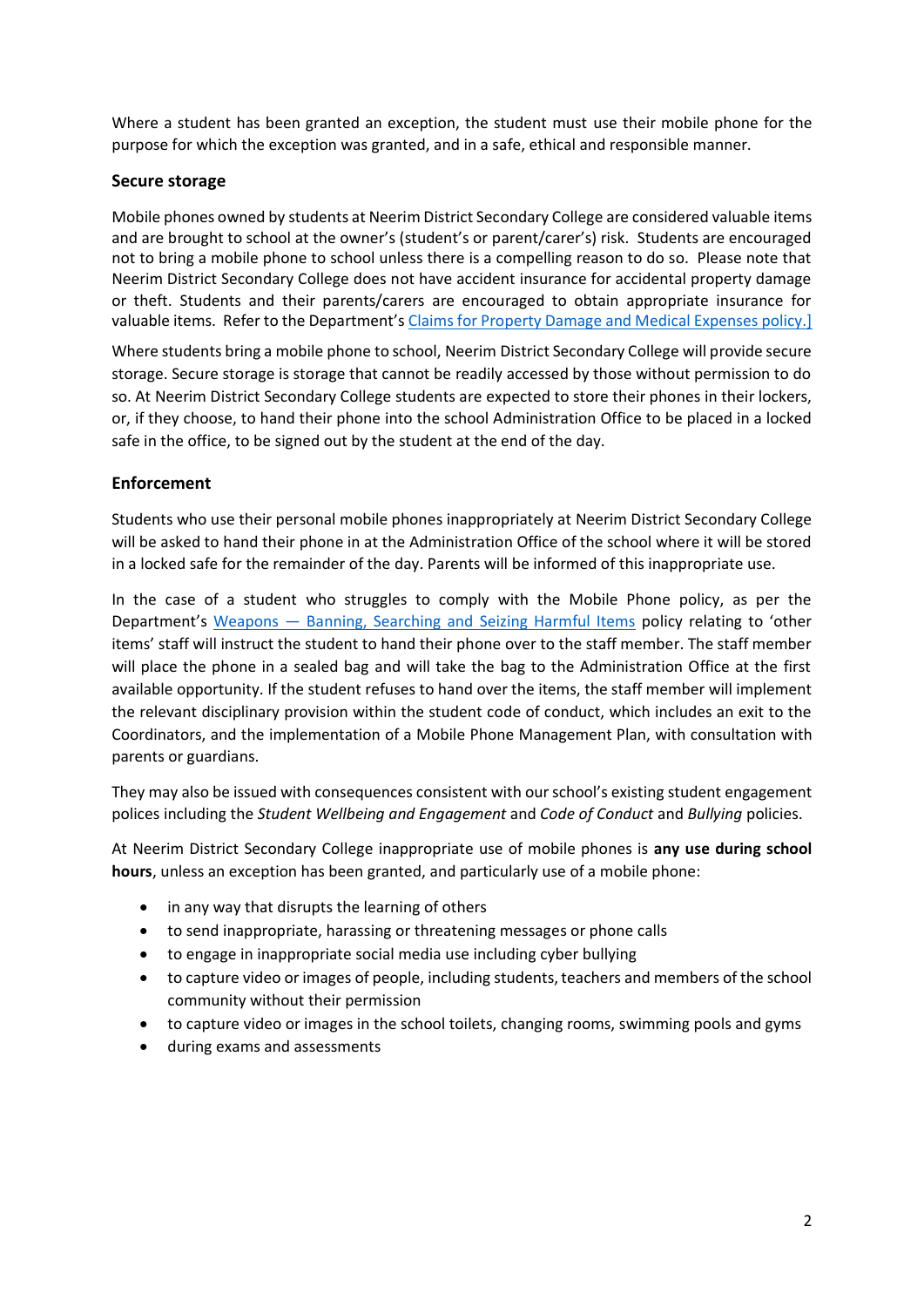## **Exceptions**

Exceptions to the policy:

- may be applied during school hours if certain conditions are met, specifically,
	- o Health and wellbeing-related exceptions; and
	- o Exceptions related to managing risk when students are offsite.
- can be granted by the Principal, or by the teacher for that class, in accordance with the Department's Mobile Phones — [Student Use Policy.](https://www2.education.vic.gov.au/pal/students-using-mobile-phones/policy)

The three categories of exceptions allowed under the Department's [Mobile Phones](https://www2.education.vic.gov.au/pal/students-using-mobile-phones/policy) - Student Use [Policy](https://www2.education.vic.gov.au/pal/students-using-mobile-phones/policy) are:

#### *1. Learning-related exceptions*

| <b>Specific exception</b>                                                                                                          | <b>Documentation</b>                                          |
|------------------------------------------------------------------------------------------------------------------------------------|---------------------------------------------------------------|
| For specific learning activities (class-based<br>exception)                                                                        | Unit of work, learning sequence                               |
| For example: Photographic evidence of a learning<br>activity to be added to a learning journal                                     |                                                               |
| For students for whom a reasonable adjustment to<br>a learning program is needed because of a disability<br>or learning difficulty | Individual Learning Plan, Individual<br><b>Education Plan</b> |

#### *2. Health and wellbeing-related exceptions*

| <b>Specific exception</b>        | <b>Documentation</b>               |
|----------------------------------|------------------------------------|
| Students with a health condition | <b>Student Health Support Plan</b> |
| Students who are Young Carers    | A localised student record         |

#### *3. Exceptions related to managing risk when students are offsite*

| <b>Specific exception</b>                                                                      | <b>Documentation</b>                   |
|------------------------------------------------------------------------------------------------|----------------------------------------|
| Travelling to and from excursions                                                              | Risk assessment planning documentation |
| Students on excursions and camps                                                               | Risk assessment planning documentation |
| When students are offsite (not on school grounds)<br>and unsupervised with parental permission | Risk assessment planning documentation |
| Students with a dual enrolment or who need to<br>undertake intercampus travel                  | Risk assessment planning documentation |

Where an exception is granted, the student can only use the mobile phone for the purpose for which it was granted.